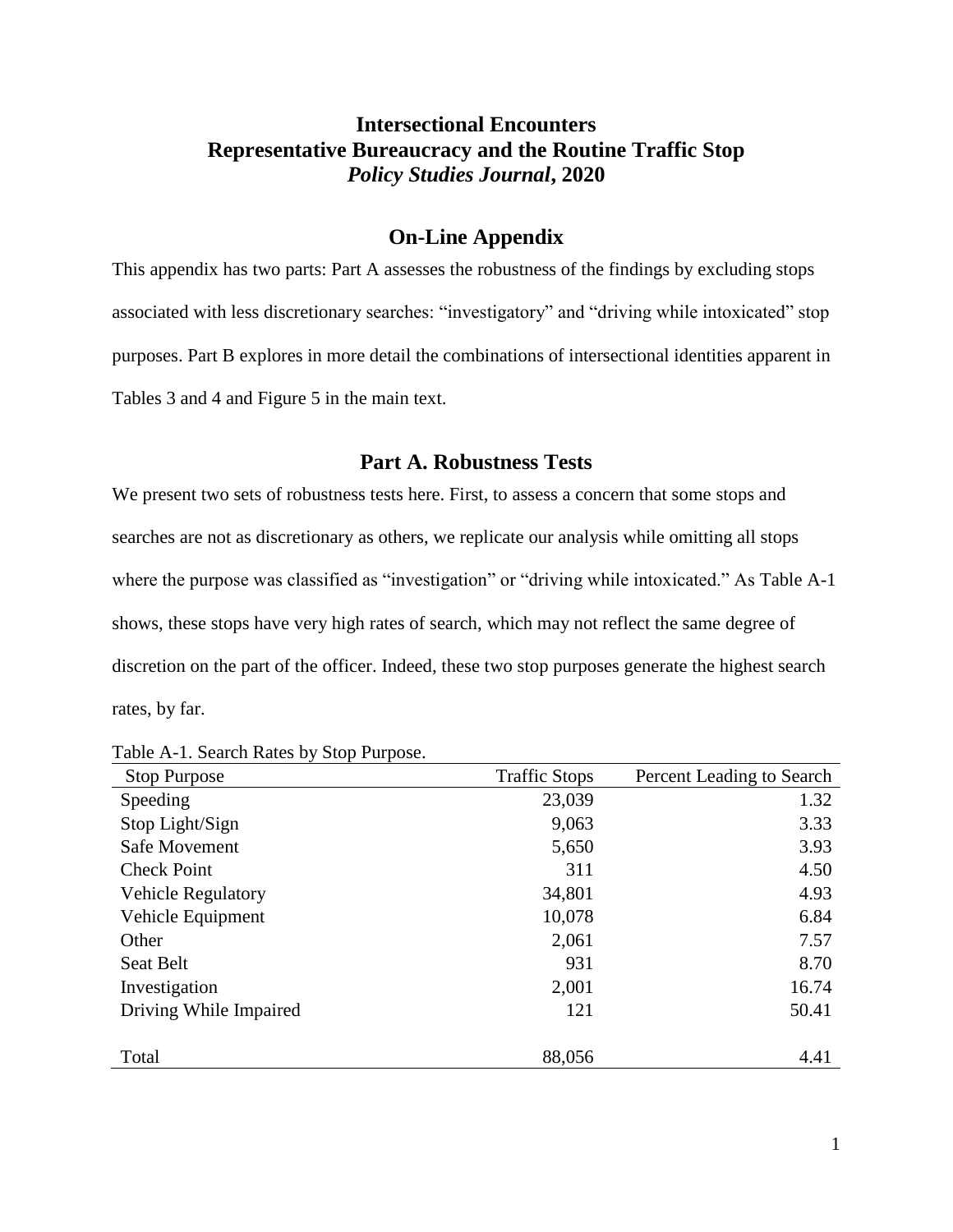Tables A-2 to A-5 and Figures A-1 to A-5 replicate the analysis from each of the tables and figures in the main text while excluding the 2,122 stops associated with Investigations and DWI stops.<sup>1</sup> In a second test, we assess the effect of including non-discretionary searches in the analysis. The 2016-17 CMPD database used in the main article does not give information about the type of search. Therefore, we rely on the 2002-2016 database collected by Baumgartner et al. (2018), which allows us to focus on probable cause and consent searches only. Table A-6 shows the results of a standard regression replicating the spirit of the analysis presented in the main text with all available data for the CMPD, then eliminates years before 2016, then eliminates all searches other than consent and probable cause searches.

In all cases, results confirm those shown in the main text. In fact, the odds ratios for Black male drivers increase as the filters are progressively applied. If anything, therefore, the analysis presented in the main text under- rather than over-estimates any apparent bias that could come from including non-discretionary searches or stops. It is impossible to replicate the analysis completely because the 2002—2016 database does not include information about officers. The key point therefore is whether the results change when the non-discretionary stops and searches are excluded, and we confirm that they remain substantively powerful, or even increase in strength.

 $\overline{a}$ 

<sup>&</sup>lt;sup>1</sup> Note: In the paper we refer to "investigatory" stops, borrowing language from Epp et al. 2014, distinguishing moving violations (speeding, stop light / sign, safe movement, and DWI) from all other types of stops, most of which are equipment or regulatory. "Investigation" stops refer to cases where officers are looking for a specific suspect or person / car fitting a description of a criminal suspect, and are one of ten stop purposes specified in the state form that North Carolina mandates after a traffic stop. These stops, therefore, have low discretion and are perhaps better considered criminal investigations rather than traffic stops. For these reasons, we exclude them here and replicate our analyses.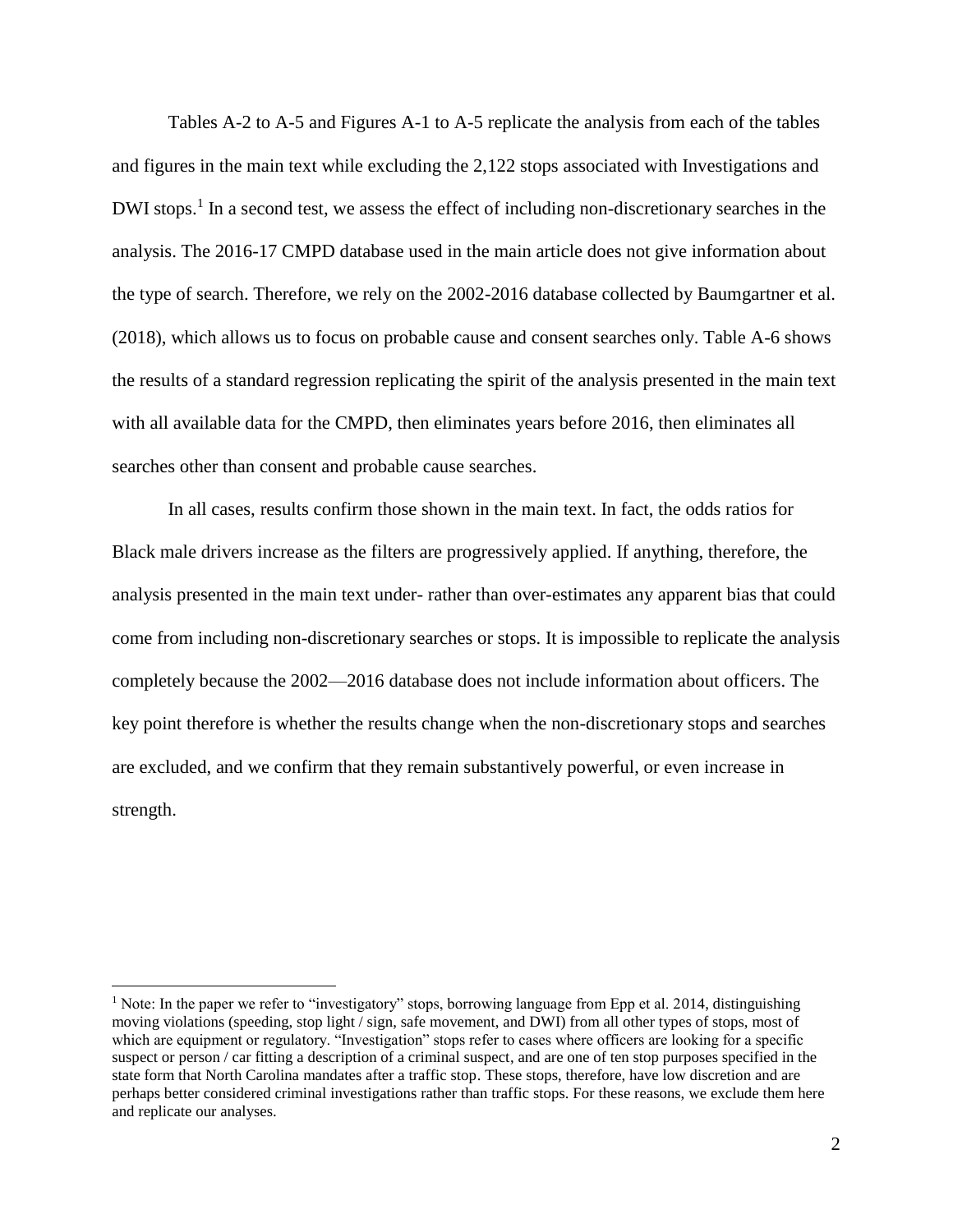|                                    |                      |          | Percent  |
|------------------------------------|----------------------|----------|----------|
|                                    | <b>Traffic Stops</b> | Searches | Searched |
| Overall                            | 85,934               | 3,485    | 4.06     |
|                                    |                      |          |          |
| <b>Driver Characteristics</b>      |                      |          |          |
| White                              | 26,699               | 392      | 1.47     |
| <b>Black</b>                       | 47,476               | 2,791    | 5.88     |
| Hispanic                           | 8,458                | 272      | 3.22     |
| Other                              | 3,301                | 30       | 0.91     |
| Male                               | 50,219               | 2,899    | 5.77     |
| Female                             | 35,715               | 586      | 1.64     |
|                                    |                      |          |          |
| Less than 35 years old             | 45,772               | 2,621    | 5.73     |
| 35 years old or older              | 40,162               | 864      | 2.15     |
|                                    |                      |          |          |
| Investigatory stop                 | 48,182               | 2,657    | 5.51     |
| Safety stop                        | 37,752               | 828      | 2.19     |
|                                    |                      |          |          |
| <b>Officer Characteristics</b>     |                      |          |          |
| White                              | 61,150               | 2,823    | 4.62     |
| <b>Black</b>                       | 15,509               | 325      | 2.24     |
| Hispanic                           | 3,760                | 154      | 4.10     |
| Asian-American                     | 5,041                | 115      | 2.28     |
| Other or unknown race              | 1,474                | 68       | 4.61     |
| Male                               | 78,556               | 3,265    | 4.16     |
| Female                             | 7,378                | 220      | 2.98     |
|                                    |                      |          |          |
| White male                         | 55,350               | 2,647    | 4.78     |
| <b>Black male</b>                  | 13,580               | 301      | 2.22     |
| White female                       | 5,800                | 176      | 3.02     |
| <b>Black female</b>                | 929                  | 24       | 2.58     |
| Other or unknown race              | 10,275               | 337      | 3.33     |
| Less than 5 years of service       | 26,937               | 1,565    | 5.81     |
| Five to 13 years of service        | 29,973               | 1,615    | 5.39     |
| 14 or more years of service        | 29,024               | 305      | 1.05     |
|                                    |                      |          |          |
| <b>Officer-Driver Combinations</b> |                      |          |          |
| White officer, White driver        | 19,092               | 317      | 1.66     |
| White officer, Black driver        | 33,864               | 2,289    | 6.76     |
| White officer, Other race driver   | 8,194                | 217      | 2.65     |
| Black officer, White driver        | 4,532                | 29       | 0.64     |
| Black officer, Black driver        | 8,078                | 263      | 3.26     |

#### Table A-2. Robustness test for Table 1.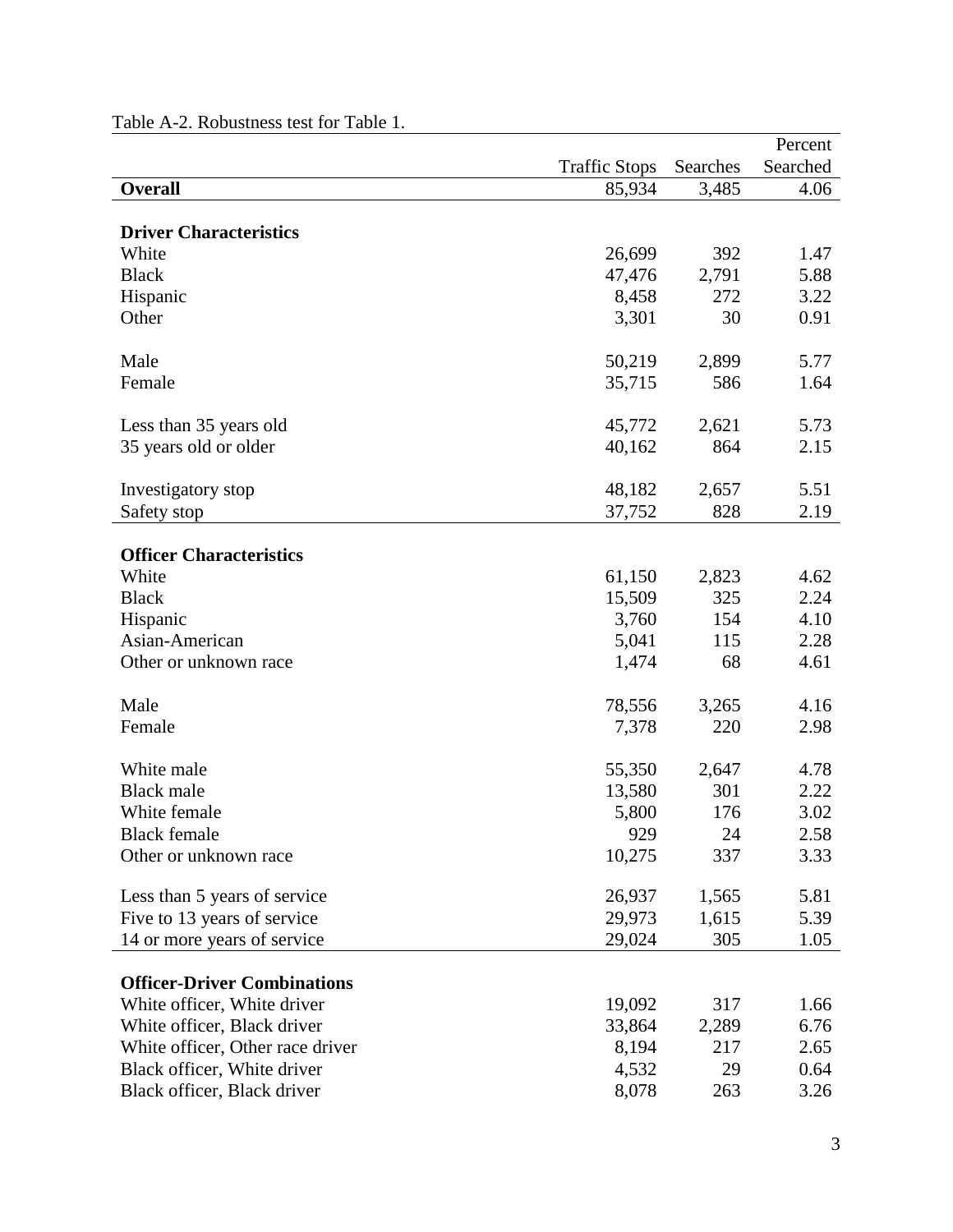| <b>Patrol Districts</b> |        |     |       |
|-------------------------|--------|-----|-------|
| Central                 | 4,133  | 162 | 3.92  |
| Eastway                 | 8,874  | 301 | 3.39  |
| Freedom                 | 3,983  | 231 | 5.80  |
| <b>Hickory Grove</b>    | 7,176  | 407 | 5.67  |
| Independence            | 5,358  | 234 | 4.37  |
| Metro                   | 3,979  | 467 | 11.74 |
| North                   | 7,157  | 135 | 1.89  |
| North Tryon             | 6,758  | 488 | 7.22  |
| Providence              | 10,131 | 155 | 1.53  |
| South                   | 9,254  | 92  | 0.99  |
| <b>Steele Creek</b>     | 5,804  | 203 | 3.50  |
| University City         | 5,500  | 147 | 2.67  |
| Westover                | 6,635  | 424 | 6.39  |
| Missing                 | 1,192  | 39  | 3.27  |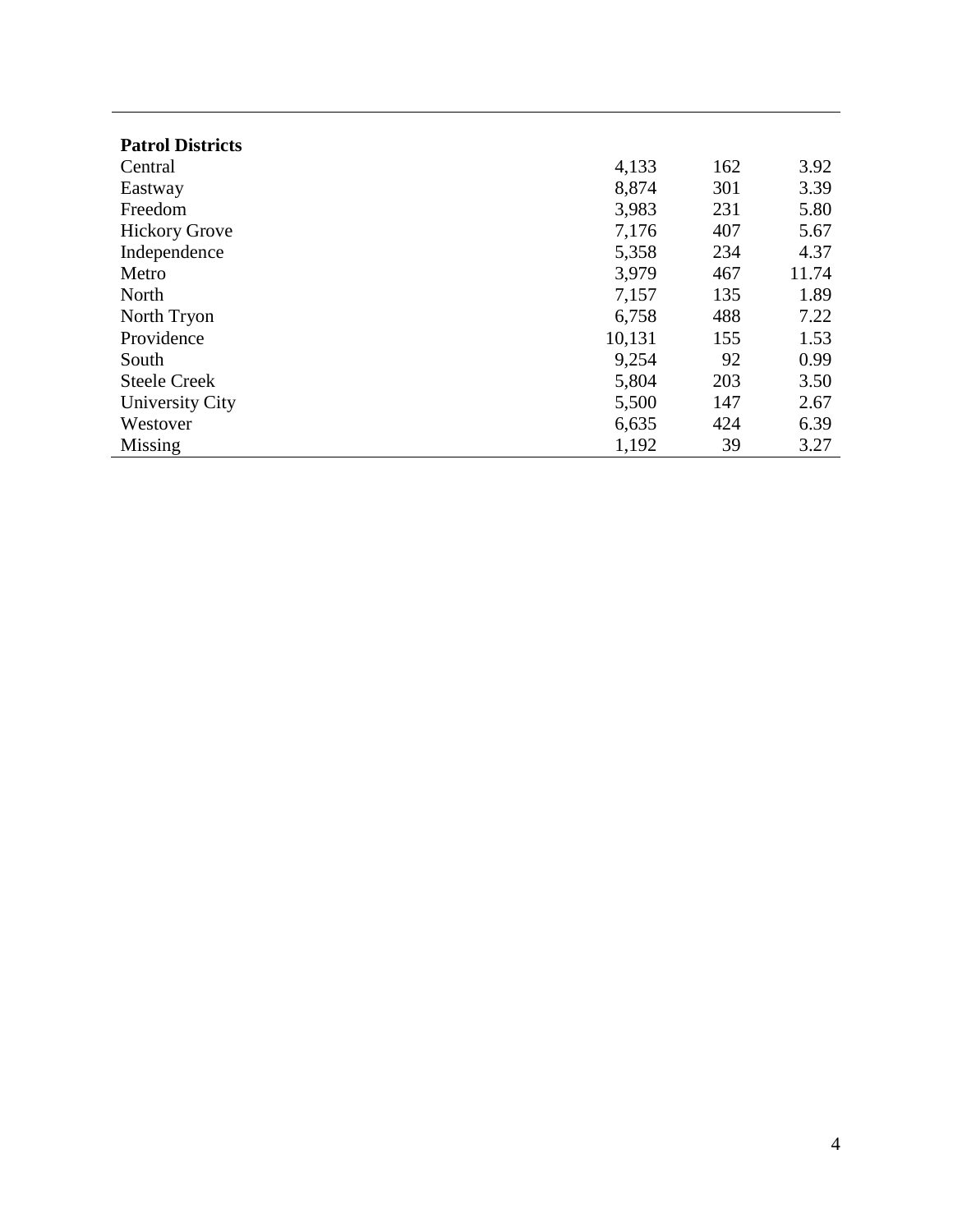|                                  | Search |       | Arrest | <b>Fruitless Search</b> |       |       |
|----------------------------------|--------|-------|--------|-------------------------|-------|-------|
|                                  | Odds-  |       | Odds-  |                         | Odds- |       |
|                                  | Ratio  |       | Ratio  |                         | Ratio |       |
|                                  | (SE)   | Prob. | (SE)   | Prob.                   | (SE)  | Prob. |
| Officer is White Male            | 1.89   | .000  | 1.43   | .000                    | 1.96  | .000  |
|                                  | (.08)  |       | (.09)  |                         | (.10) |       |
| Officer years of service         | 0.93   | .000  | 0.96   | .000                    | 0.92  | .000  |
|                                  | (.00)  |       | (.00)  |                         | (.00) |       |
| Investigatory stop purpose       | 1.55   | .000  | 1.25   | .000                    | 1.67  | .000  |
|                                  | (.07)  |       | (.08)  |                         | (.09) |       |
| Driver is less than 35 years old | 2.47   | .000  | 1.94   | .000                    | 2.52  | .000  |
|                                  | (.10)  |       | (.11)  |                         | (.12) |       |
| Driver is Black female           | 1.38   | .004  | 0.94   | .659                    | 1.50  | .003  |
|                                  | (.15)  |       | (.13)  |                         | (.20) |       |
| Driver is Hispanic female        | 0.88   | .516  | 0.51   | .024                    | 1.03  | .916  |
|                                  | (.18)  |       | (.15)  |                         | (.24) |       |
| Driver is female of another      | 0.97   | .934  | 0.90   | .791                    | 1.02  | 953   |
| race                             | (.33)  |       | (.36)  |                         | (.41) |       |
| Driver is White male             | 1.98   | .000  | 1.41   | .014                    | 1.91  | .000  |
|                                  | (.23)  |       | (.20)  |                         | (.27) |       |
| Driver is Black male             | 5.54   | .000  | 3.00   | .000                    | 5.67  | .000  |
|                                  | (.57)  |       | (.36)  |                         | (.71) |       |
| Driver is Hispanic male          | 2.85   | .000  | 1.96   | .000                    | 2.81  | .000  |
|                                  | (.34)  |       | (.29)  |                         | (.41) |       |
| Driver is male of another race   | 0.86   | .555  | 0.77   | .376                    | 0.97  | .913  |
|                                  | (.21)  |       | (.23)  |                         | (.28) |       |
|                                  |        |       |        |                         |       |       |
| <b>Patrol Districts</b>          |        |       |        |                         |       |       |
| Central                          | 0.69   | .044  | 1.00   | .987                    | 0.70  | .098  |
|                                  | (.13)  |       | (.31)  |                         | (.14) |       |
| Eastway                          | 0.69   | .037  | 1.06   | .839                    | 0.65  | .041  |
|                                  | (.12)  |       | (.31)  |                         | (.14) |       |
| Freedom                          | 1.11   | .559  | 1.73   | .066                    | 1.02  | .936  |
|                                  | (.20)  |       | (.52)  |                         | (.22) |       |
| <b>Hickory Grove</b>             | 0.99   | .935  | 1.48   | .182                    | 0.89  | .583  |
|                                  | (.17)  |       | (.43)  |                         | (.18) |       |
| Independence                     | 1.01   | .958  | 1.85   | .037                    | 0.91  | .649  |
|                                  | (.18)  |       | (.54)  |                         | (.19) |       |
| Metro                            | 1.99   | .000  | 1.80   | .046                    | 2.07  | .000  |
|                                  | (.34)  |       | (.53)  |                         | (.42) |       |
| North                            | 0.38   | .000  | 0.69   | .232                    | 0.40  | .000  |
|                                  | (.07)  |       | (.21)  |                         | (.09) |       |
| North Tryon                      | 1.09   | .636  | 1.52   | .148                    | 1.02  | .905  |
|                                  | (.19)  |       | (.44)  |                         | (.21) |       |

Table A-3. Robustness test for Table 2. Predicting the Likelihood of Search, Arrest, and Fruitless Search.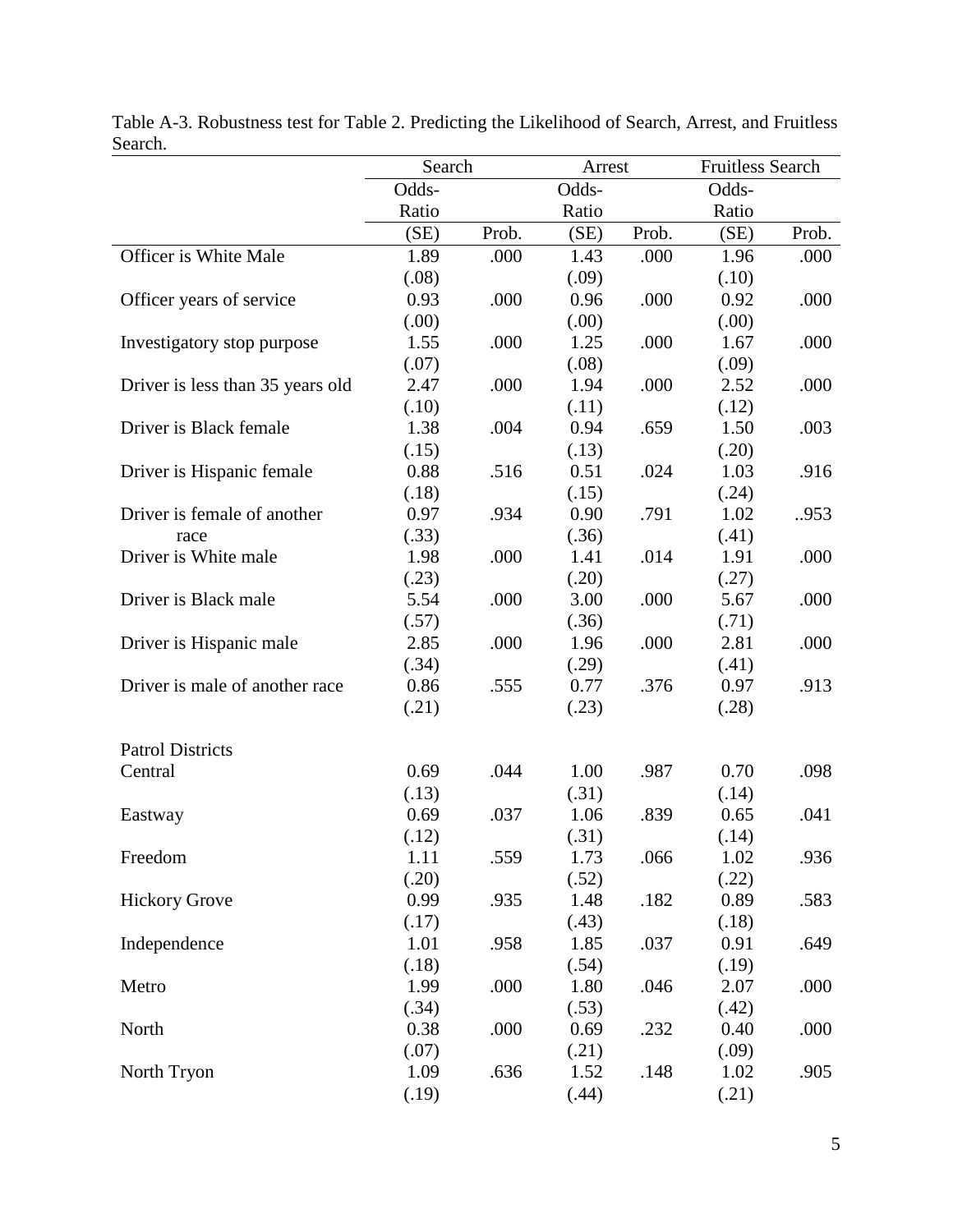| Providence            | 0.49   | .000     | 0.75    | .351    | 0.46   | .000    |
|-----------------------|--------|----------|---------|---------|--------|---------|
|                       | (.09)  |          | (.23)   |         | (.10)  |         |
| South                 | 0.35   | .000     | 0.58    | .086    | 0.33   | .000    |
|                       | (.07)  |          | (.18)   |         | (.08)  |         |
| <b>Steele Creek</b>   | 0.87   | .440     | 1.14    | .670    | 0.86   | .469    |
|                       | (.159) |          | (.34)   |         | (.18)  |         |
| University City       | 0.45   | .000     | 0.83    | .550    | 0.44   | .000    |
|                       | (.08)  |          | (.25)   |         | (.10)  |         |
| Westover              | 1.20   | .292     | 2.12    | .010    | 1.04   | .839    |
|                       | (.21)  |          | (.61)   |         | (.21)  |         |
| Constant              | 0.009  | .000     | 0.005   | .000    | 0.006  | .000    |
|                       | (.002) |          | (0.002) |         | (.001) |         |
| N                     |        | 85,934   |         | 85,934  |        | 85,934  |
| Log Likelihood        |        | $-12236$ |         | $-6813$ |        | $-9533$ |
| LR Chi-2              | (24)   | 4695     | (24)    | 1168    | (24)   | 3624    |
| Pseudo-R <sub>2</sub> |        | .1610    |         | .0790   |        | .1597   |

Note: Omitted categories, or baselines, are: Officer Race, "other than White male"; Driver racegender: "White female"; Patrol District, "missing".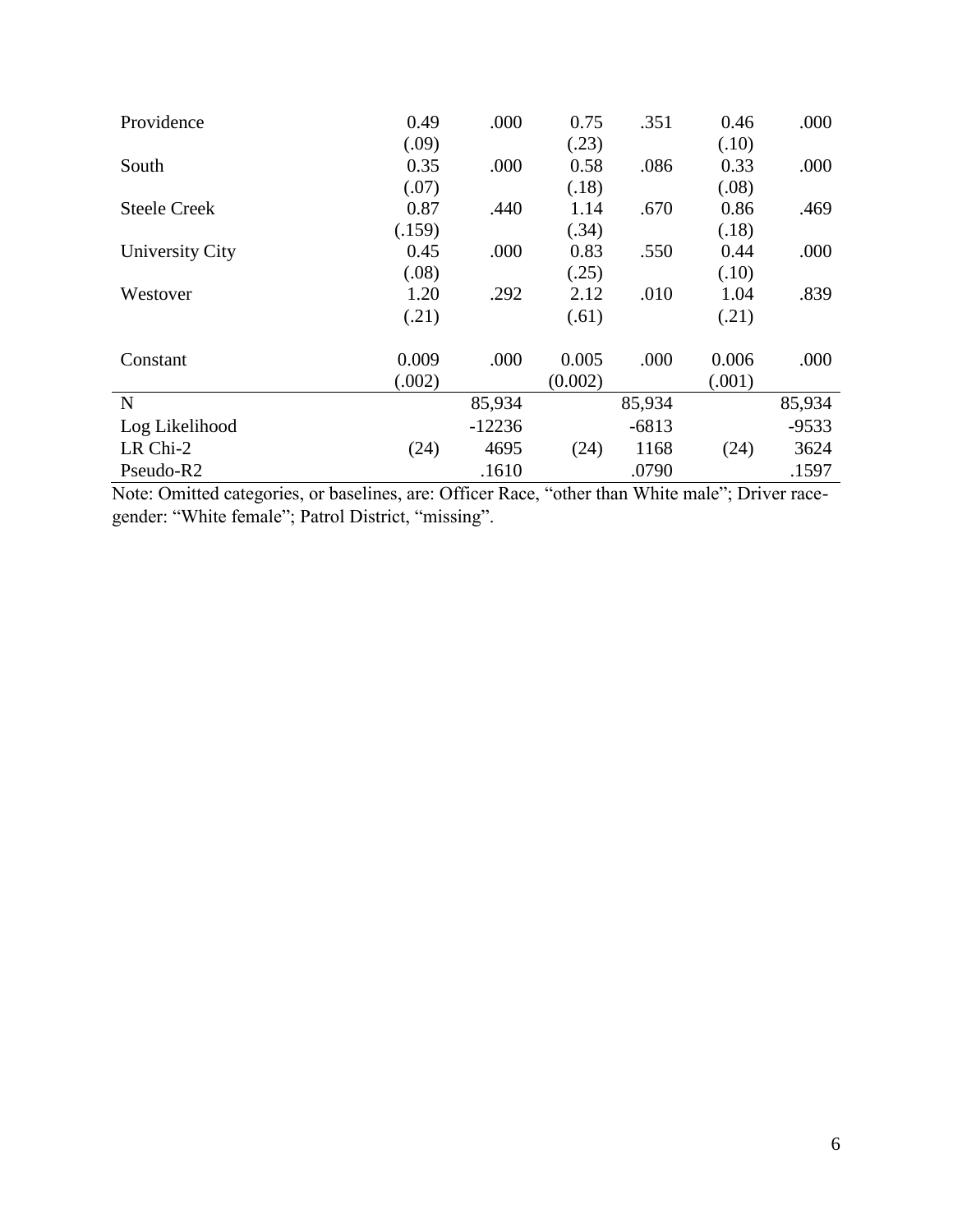| Category                        |                |                | <b>Search Rates</b> |       | N      |
|---------------------------------|----------------|----------------|---------------------|-------|--------|
| Driver Race                     | White          | <b>Black</b>   | 1.47                | 5.88  | 74,175 |
| Driver Sex                      | Female         | Male           | 1.64                | 5.77  | 85,934 |
| Driver Age                      | Old            | Young          | 2.20                | 5.84  | 85,934 |
| Officer is White Male           | N <sub>o</sub> | Yes            | 2.74                | 4.78  | 85,934 |
| <b>Officer Years of Service</b> | High           | Low            | 2.14                | 5.96  | 85,934 |
| Safety v. Investigatory Stop    | Safety         | Investigatory  | 2.19                | 5.51  | 85,934 |
| Low Search Neighborhood         | Yes            | N <sub>0</sub> | 1.44                | 5.22  | 85,934 |
| High Search Neighborhood        | N <sub>0</sub> | Yes            | 3.68                | 11.74 | 85,934 |

Table A-4. Robustness test for Table 3.

Note: Figures show the observed percent of drivers searched. Age is split at its median: 33 years old and younger are "young"; those 34 and older are "old." Officer years of service is similarly split at its median: 8 years and less is "low"; 9 years and more is "high." Low search neighborhoods are the patrol districts of North, Providence, and South. Metro is the only high search neighborhood.

|                                                                                                                                                                                                                                                         |                                                  | T ALCOHE |
|---------------------------------------------------------------------------------------------------------------------------------------------------------------------------------------------------------------------------------------------------------|--------------------------------------------------|----------|
| Number of Targeted Characteristics                                                                                                                                                                                                                      | N                                                | Searched |
| None                                                                                                                                                                                                                                                    | 185                                              | 0.00     |
| One                                                                                                                                                                                                                                                     | 2,751                                            | 0.18     |
| Two                                                                                                                                                                                                                                                     | 8,475                                            | 0.33     |
| Three                                                                                                                                                                                                                                                   | 13,795                                           | 0.90     |
| Four                                                                                                                                                                                                                                                    | 17,029                                           | 1.75     |
| Five                                                                                                                                                                                                                                                    | 16,283                                           | 4.54     |
| <b>Six</b>                                                                                                                                                                                                                                              | 11,097                                           | 9.68     |
| Seven                                                                                                                                                                                                                                                   | 4,209                                            | 18.79    |
| Eight                                                                                                                                                                                                                                                   | 351                                              | 33.33    |
|                                                                                                                                                                                                                                                         |                                                  |          |
| Total<br><b>State Controllers</b><br>$\bullet$ $\bullet$<br><b>CONTINUES</b><br>$\sim$<br>.<br>$\sim$ $\sim$<br>$\mathbf{1}$ $\mathbf{1}$<br>$\blacksquare$<br><b>Contract Contract Contract Contract</b><br><b>Contract Contract Contract Contract</b> | 74,175<br>$\sim$<br>$\mathbf{m}$ 11 $\mathbf{1}$ | 4.29     |

Table A-5. Robustness test for Table 4.

The number of targeted characteristics is the count of such characteristics from Table A-4.

Percent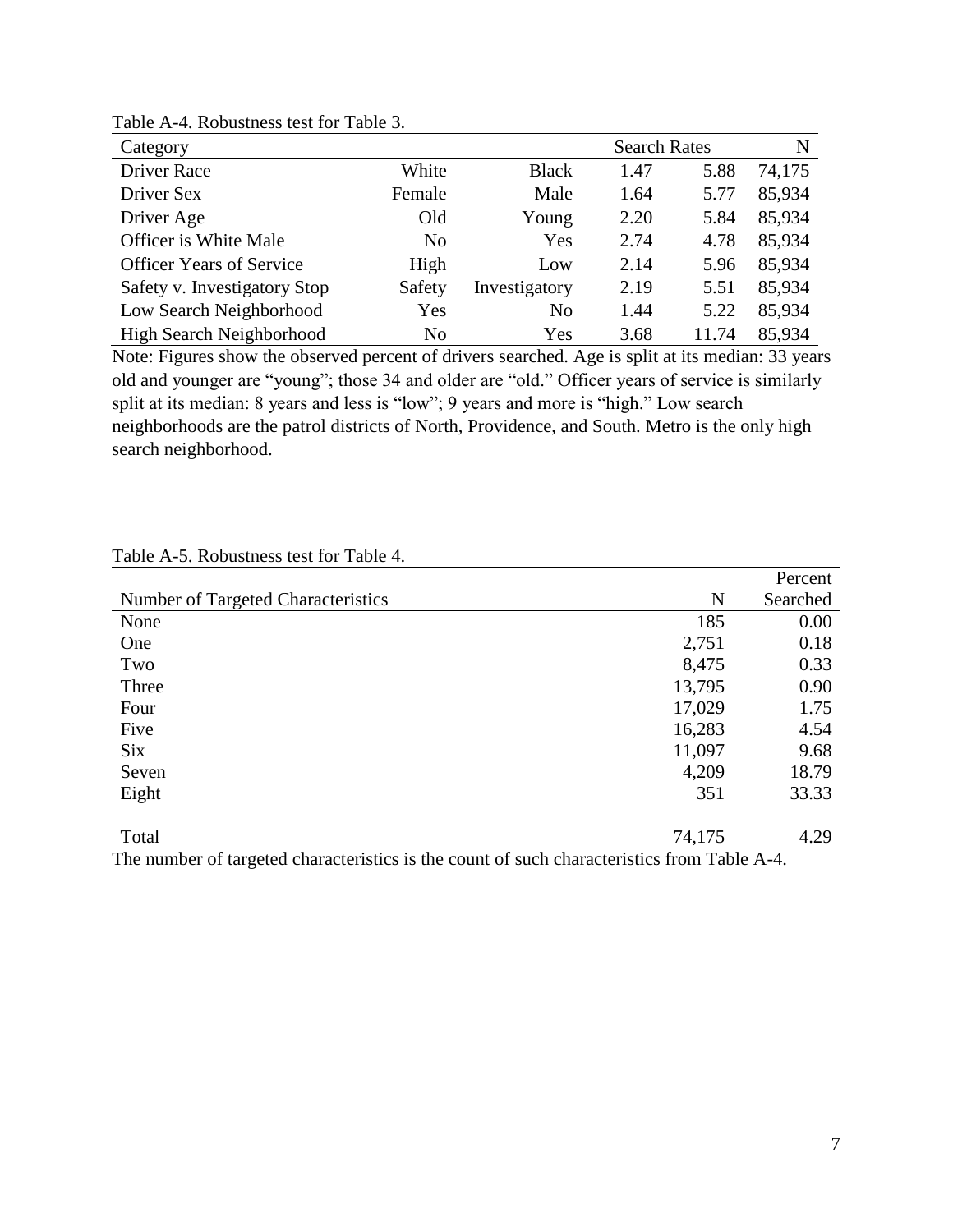Figure A-1. Robustness Test for Figure 1.



Correlations as reported in the text with income: -.70, -.75, -.67.

Figure A-2. Robustness test for Figure 2.



Figure A-3. Robustness test for Figure 3.

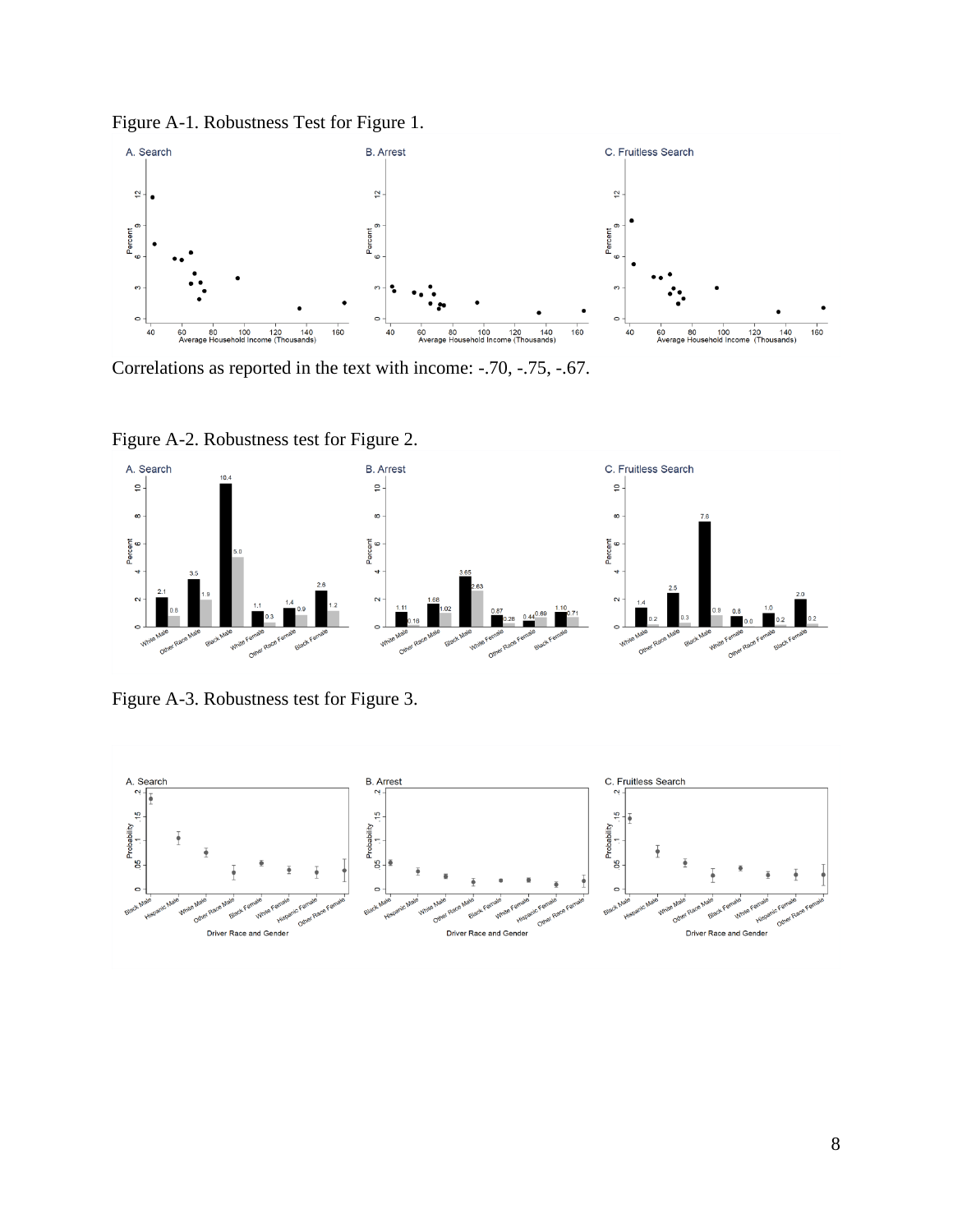Figure A-4. Robustness test for Figure 4.



Figure A-5. Robustness test for Figure 5.

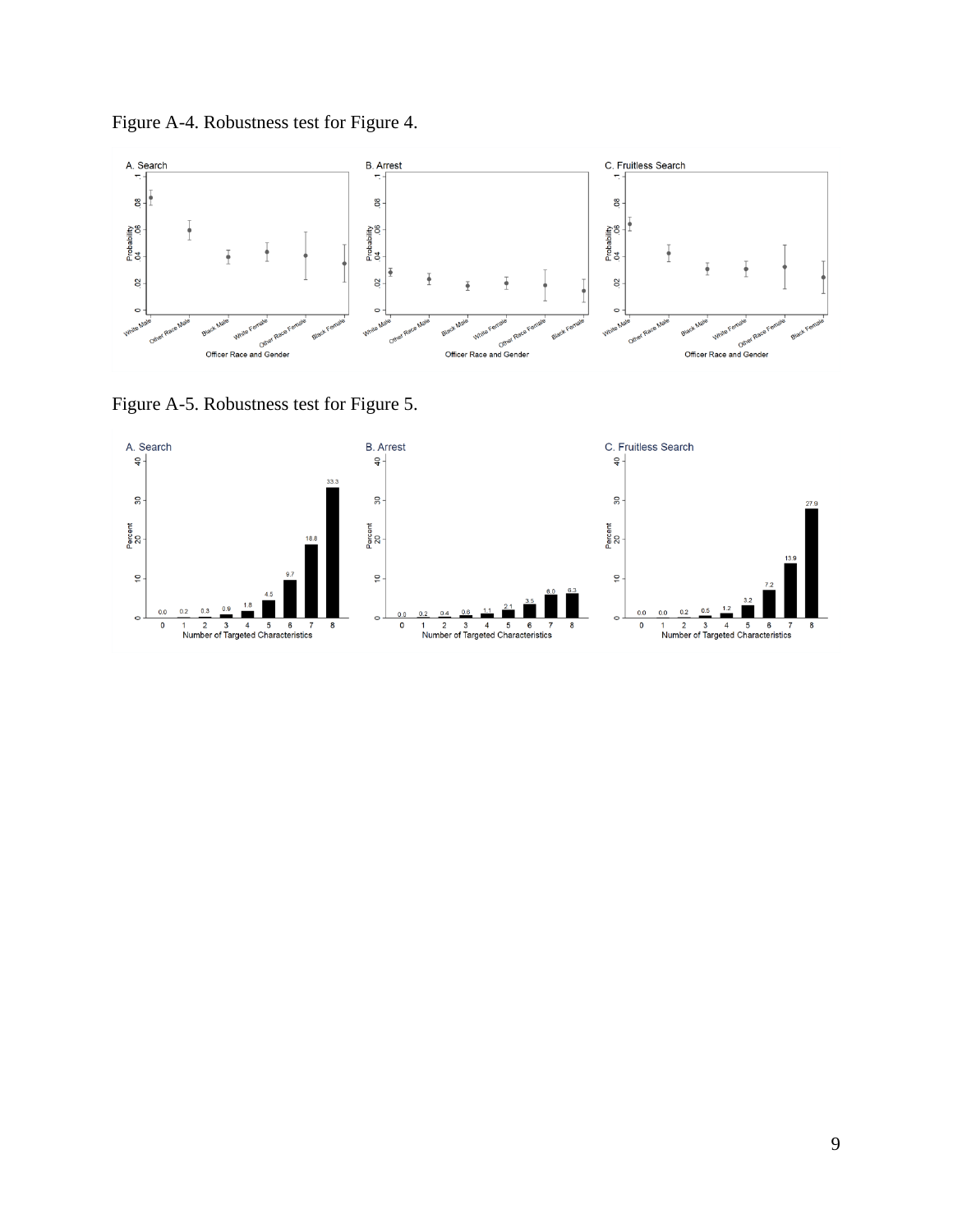| ruote 11 o. Regressions preuteing a search following a traffic stop.<br>Driver characteristics | Model 1        | Model 2       | Model 3       | Model 4       |
|------------------------------------------------------------------------------------------------|----------------|---------------|---------------|---------------|
| <b>Black female</b>                                                                            | 1.19(0.02)     | 1.61(.14)     | 1.70(.16)     | 1.79(0.18)    |
| Hispanic female                                                                                | 0.49(0.02)     | $0.70(.13)*$  | $0.83(.15)++$ | $0.83(.17)++$ |
| Other race female                                                                              | 0.40(0.03)     | $0.53(.18) +$ | $0.67(.22)++$ | $0.80(.27)++$ |
| White male                                                                                     | 2.15(.03)      | 2.34(.20)     | 2.27(.21)     | 2.35(.24)     |
| <b>Black male</b>                                                                              | 5.52(.08)      | 6.87(.54)     | 7.25(.61)     | 7.83(.72)     |
| <b>Hispanic male</b>                                                                           | 2.31(.04)      | 2.65(.25)     | 2.95(.30)     | 2.77(.31)     |
| Other race male                                                                                | 1.35(.04)      | $1.05(.18)++$ | $0.96(.19)++$ | $0.84(.19)++$ |
|                                                                                                |                |               |               |               |
| Age (in years)                                                                                 | 0.96(.00)      | 0.95(.00)     | 0.95(.00)     | 0.95(.00)     |
|                                                                                                |                |               |               |               |
| Stop purpose                                                                                   | Included       | Included      | Included      | Included      |
| Hour of day                                                                                    | Included       | Included      | Included      | Included      |
| Constant                                                                                       | 0.059(0.001)   | 0.085(.010)   | 0.85(.010)    | 0.68(0.01)    |
|                                                                                                |                |               |               |               |
| N                                                                                              | 1,704,765      | 86,138        | 83,604        | 83,076        |
| Log Likelihood                                                                                 | $-383,492$     | $-16,180$     | $-14,829$     | $-13,494$     |
| LR Chi-2                                                                                       | $(39)$ 155,034 | $(39)$ 8,475  | $(37)$ 6,987  | $(37)$ 6,659  |
| Pseudo-R2                                                                                      | .168           | .208          | .191          | .198          |

Table A-6. Regressions predicting a search following a traffic stop.

Note: Entries are logistic odds ratios, with standard errors in parentheses. All coefficients

are significant at .000 unless otherwise indicated. \* prob. < .05; + prob. < .10; ++, n.s. Model 1:

CMPD, 2002–2016; Model 2 includes only 2016; model 3 further excludes DWI and

Investigation stops; Model 4 further excludes searches other than probable cause and consent.

The omitted (baseline) category for driver race and gender is White female.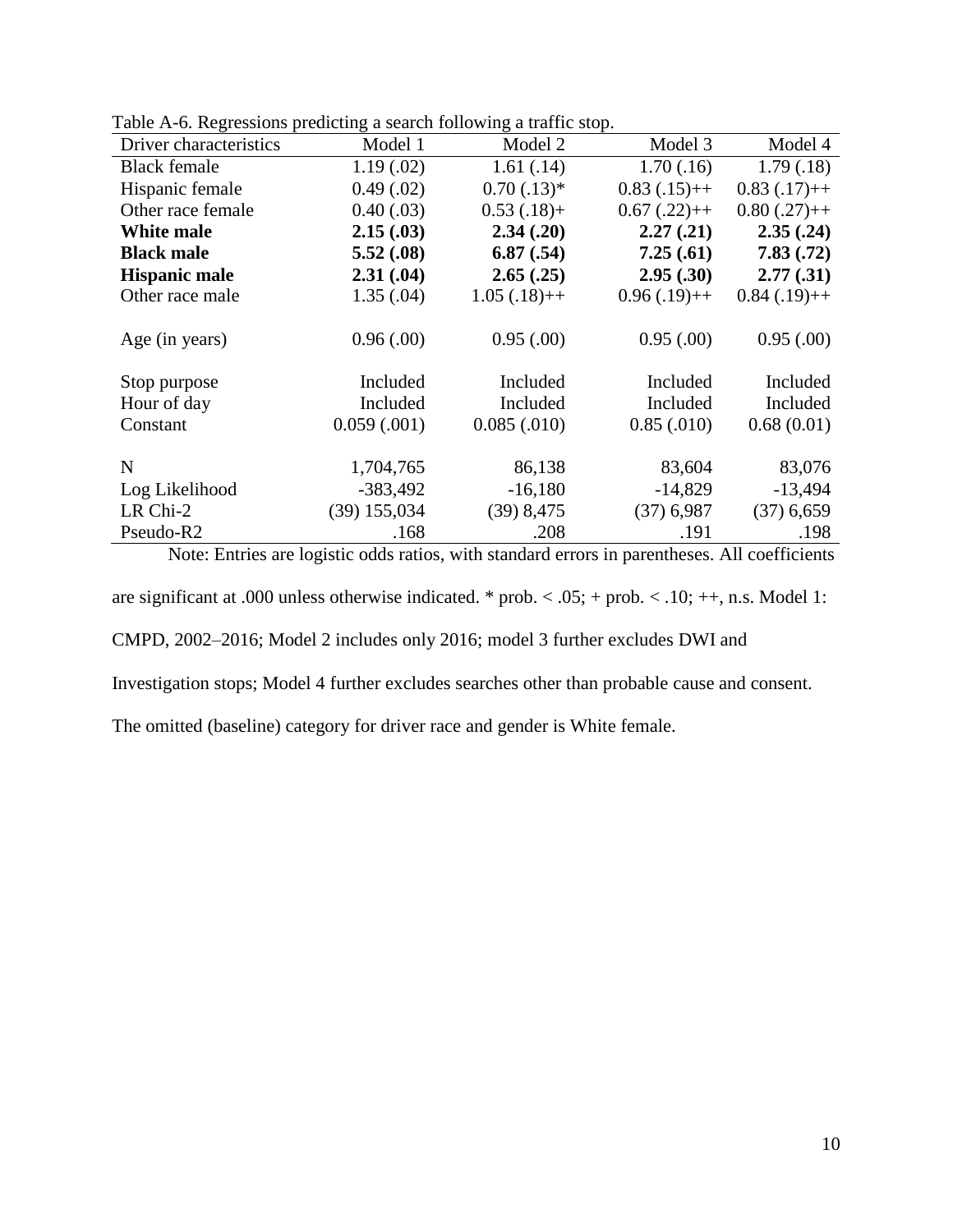# **Part B. Explorations of Intersectional Identities from Tables 3 and 4, and Figure 5.**

Here we provide further detail associated with Tables 3 and 4, as well as Figure 5. First, we present the data from Table 3, restricted to Arrests and Fruitless Searches; the main text table presents only Searches. Results confirm the main findings. Then, we explore in greater detail the different combinations of additional targeted characteristics for individuals with different intersectional identities. These results show the correlations among targeted characteristics; those with certain identities are more likely to have additional identities or characteristics making them more vulnerable to police oversight. This exploration highlights the reasons why an intersectional approach is warranted.

Table 3-A. Observed Rates of Arrest by Targeted v. Non-Targeted Characteristics.

| Category                        |                |               | <b>Arrest Rates</b> |      | N      |
|---------------------------------|----------------|---------------|---------------------|------|--------|
| <b>Driver Race</b>              | White          | <b>Black</b>  | 1.14                | 2.63 | 75,776 |
| Driver Sex                      | Female         | Male          | 1.02                | 2.76 | 88,056 |
| Driver Age                      | Old            | Young         | 1.37                | 2.69 | 88,056 |
| Officer is White Male           | N <sub>0</sub> | Yes           | 1.58                | 2.30 | 88,056 |
| <b>Officer Years of Service</b> | High           | Low           | 1.44                | 2.64 | 88,056 |
| Safety v. Investigatory Stop    | Safety         | Investigatory | 1.38                | 2.54 | 88,056 |
| Low Search Neighborhood         | Yes            | No            | 0.91                | 2.65 | 88,056 |
| High Search Neighborhood        | N <sub>0</sub> | Yes           | 1.96                | 3.72 | 88,056 |

Note: See Table 3 in the main text.

Table 3-B. Observed Rates of Fruitless Search by Targeted v. Non-Targeted Characteristics.

|                                 |                |               | <b>Fruitless Search</b> |      |        |
|---------------------------------|----------------|---------------|-------------------------|------|--------|
| Category                        |                |               | Rates                   |      | N      |
| <b>Driver Race</b>              | White          | <b>Black</b>  | 1.04                    | 4.46 | 75,776 |
| Driver Sex                      | Female         | Male          | 1.27                    | 4.29 | 88,056 |
| Driver Age                      | Old            | Young         | 1.61                    | 4.40 | 88,056 |
| Officer is White Male           | N <sub>0</sub> | Yes           | 2.00                    | 3.61 | 88,056 |
| <b>Officer Years of Service</b> | High           | Low           | 1.50                    | 4.56 | 88,056 |
| Safety v. Investigatory Stop    | Safety         | Investigatory | 1.46                    | 4.23 | 88,056 |
| Low Search Neighborhood         | Yes            | No            | 1.11                    | 3.89 | 88,056 |
| High Search Neighborhood        | N <sub>0</sub> | Yes           | 2.72                    | 9.52 | 88,056 |

Note: See Table 3 in the main text.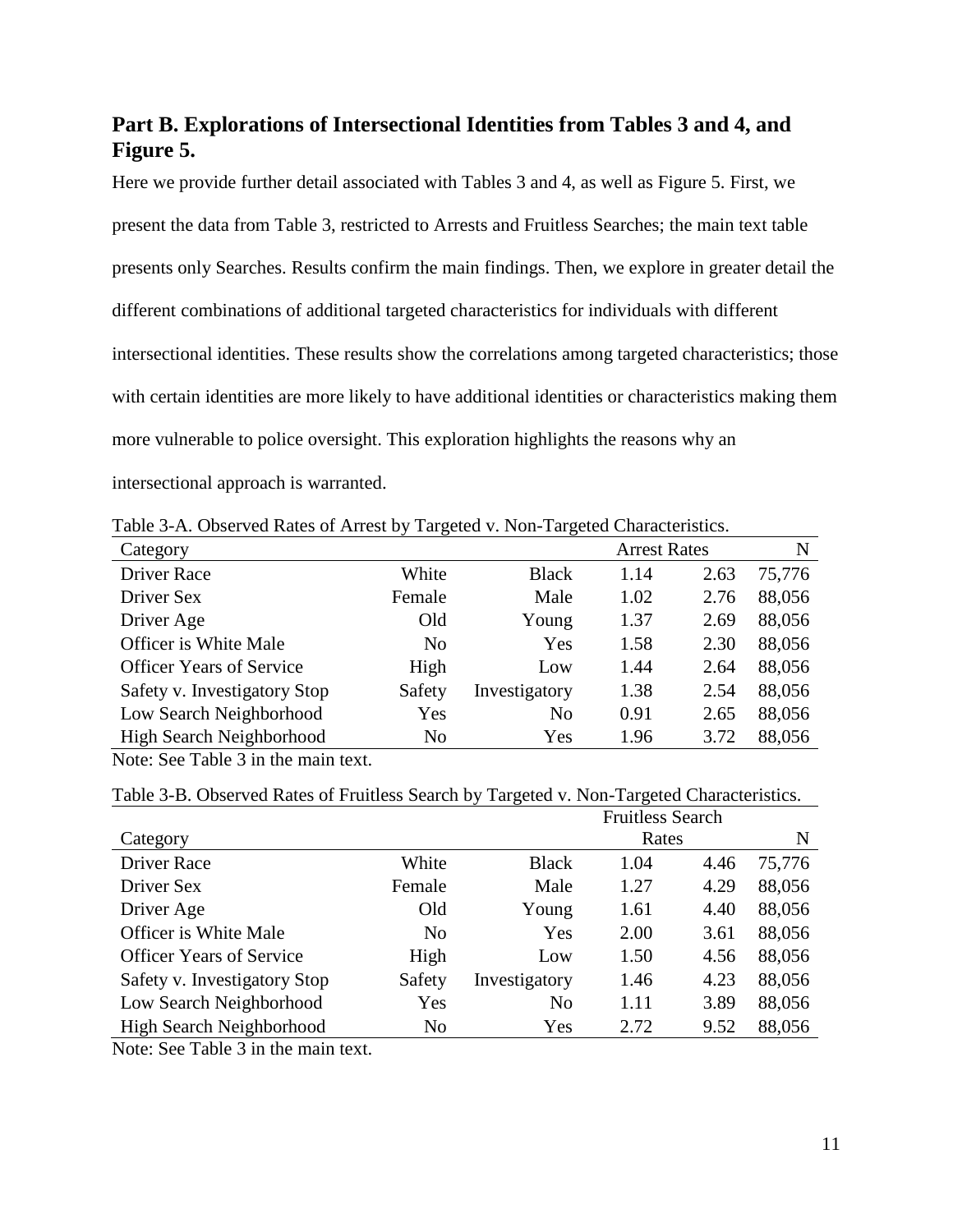Table 4 and Figure 5 in the manuscript present evidence relating searches, fruitless searches, and arrests to the total number of accumulated risk factors associated with each driver. One could question whether the factors themselves are associated with additional risk. Table 4-A shows, for each of the eight risk factors identified in the article, the average number of additional risk factors for drivers with the given characteristic. It also shows the difference between the low- and high-risk group. For example, White drivers have an average of 3.06 risk factors and Black drivers have an additional 3.82, not counting race. Therefore, the average Black driver is disadvantaged in an encounter with the police by more than only their race; they have 0.76 additional risk factors, in addition to the one associated with race. The table shows that race, stop type, and location are the risk factors most strongly associated with higher numbers of additional risk factors. Sex, age, and officer characteristics, on the other hand, are not associated with highly elevated additional risk factors.

| Table 4-A. Average Number of Additional Targeted Characteristics, by Group. |                |                |                       |      |            |
|-----------------------------------------------------------------------------|----------------|----------------|-----------------------|------|------------|
|                                                                             | Non-           |                | <b>Average Number</b> |      |            |
|                                                                             | Targeted       | Targeted       | of Additional         |      |            |
| Category                                                                    | Category       | Category       | Targets               |      | Difference |
| Driver Race                                                                 | White          | <b>Black</b>   | 3.06                  | 3.82 | .76        |
| Driver Sex                                                                  | Female         | Male           | 3.55                  | 3.67 | .12        |
| Driver Age                                                                  | Old            | Young          | 3.54                  | 3.83 | .29        |
| <b>Officer is White Male</b>                                                | N <sub>0</sub> | Yes            | 3.65                  | 3.49 | $-14$      |
| <b>Officer Years of Service</b>                                             | High           | Low            | 3.49                  | 3.87 | .38        |
| Safety v. Investigatory Stop                                                | Safety         | Investigatory  | 3.26                  | 3.86 | .60        |
| Low Search Neighborhood                                                     | Yes            | N <sub>0</sub> | 3.01                  | 3.73 | .72        |
| <b>High Search Neighborhood</b>                                             | N <sub>0</sub> | Yes            | 4.10                  | 4.94 | .84        |

Table 4-A. Average Number of Additional Targeted Characteristics, by Group.

Note: From Table 3, the average number of targets is 4.19, based on a scale of 0 to 8. The scale here is 0 to 7, since each category includes a targeted group scoring 1 on the more complete scale. Note also that the difference does not count the risk factor associated with the characteristic in question, which by definition is 1. So, for example, those stopped in a highsearch neighborhood have 1.84 more risk factors, on average, than those stopped in other areas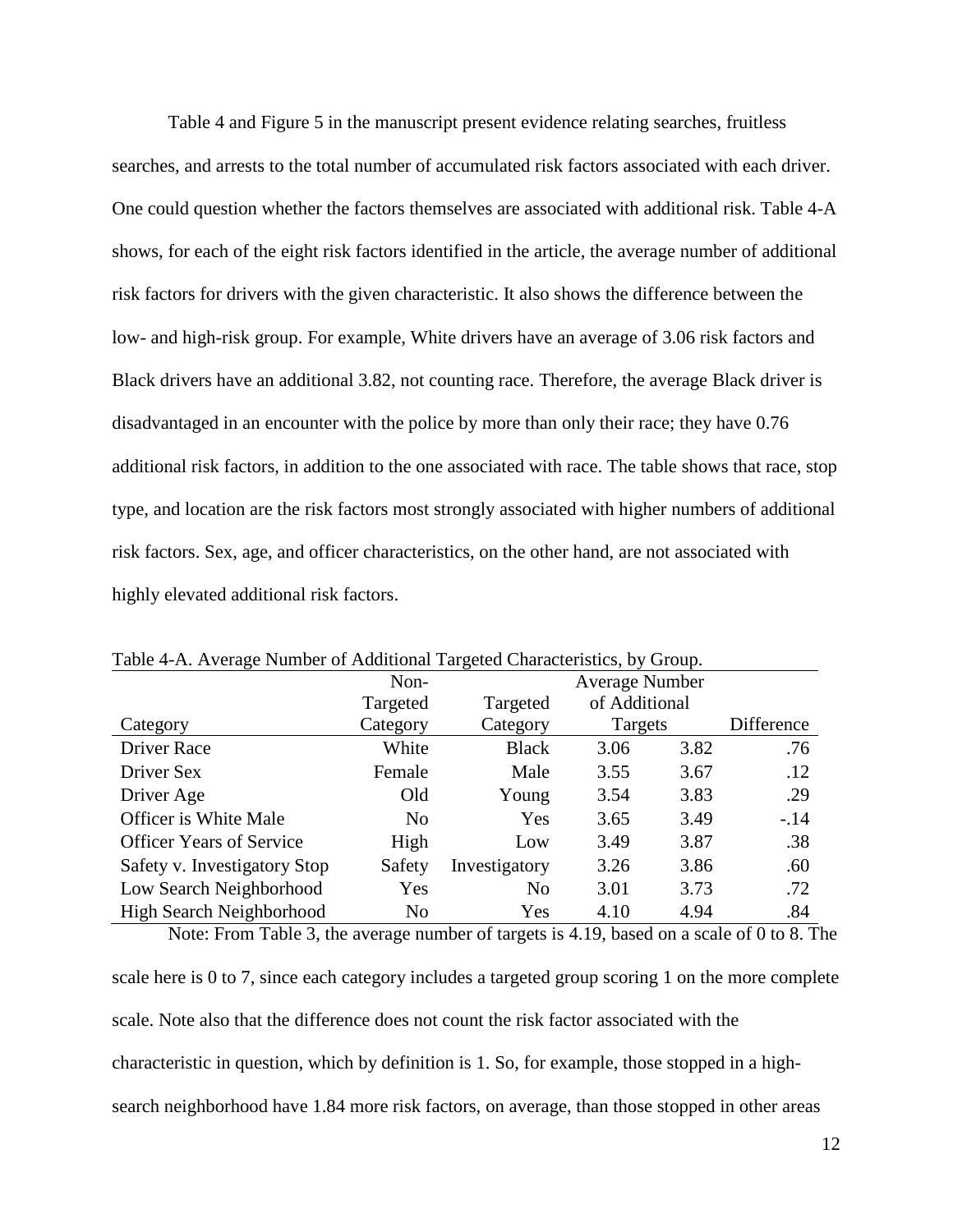of the city, and those stopped in the Metro district have an additional 1.72 risk factors, on average, than those stopped in the four districts associated with the lowest chance of search. Thus, the total average difference between those stopped in the lowest and highest search neighborhoods of the city is very large:  $1.84+1.72 = 3.56$ .

Figures 5-A and 5-B explore different combinations of identities, showing the search rates for individuals of a given characteristic (e.g., race, sex, age group) or set of characteristics (e.g., black males, white females), controlling for the number of additional risk factors they exhibit. Note that for the non-targeted groups, targeted characteristics range from zero to higher numbers (7 for single characteristics, 6 if two characteristics are considered, 5 if three, and so on), but for targeted groups, the number of risk factors starts at 1, 2, or 3 and goes to 8. Figure 5- C compares additional risk factors for those stopped in low- and high-search neighborhoods.

Figure 5-A. White drivers, white female, and older white female drivers.<sup>2</sup>

 $\overline{a}$ 



 $2$  Note: the spike in search rates for older white female drivers results from 3 of 10 such drivers being stopped in the Metro district by white male officers for investigatory purposes. There were, however, only 10 such stops.